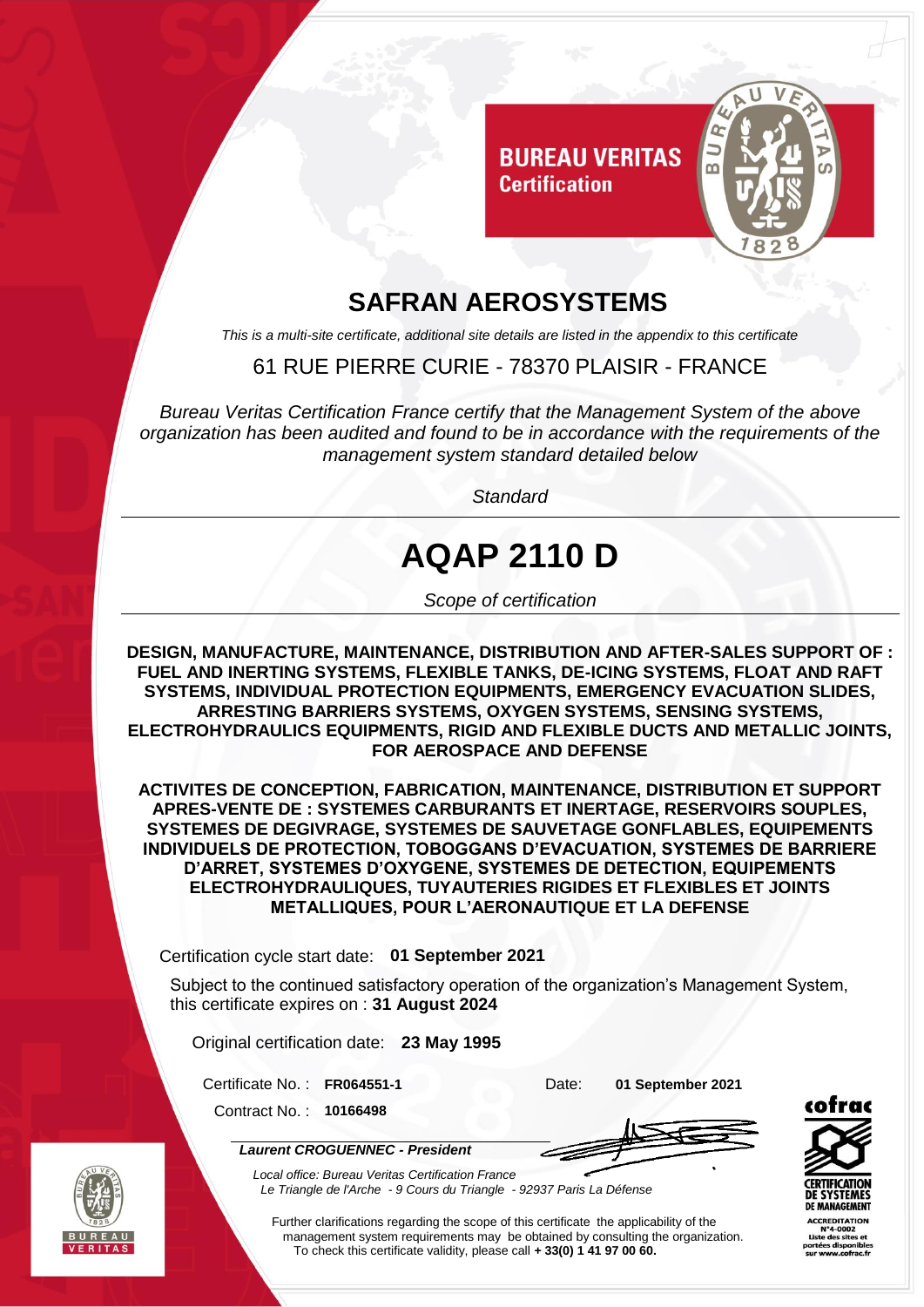

## **APPENDIX**

### **SAFRAN AEROSYSTEMS**

*Standard*

## **AQAP 2110 D**

#### *Scope of certification*

| <b>Site</b>                                                      | <b>Address</b>                                                                                                               | <b>Scope</b>                                                                                                                                                                      |
|------------------------------------------------------------------|------------------------------------------------------------------------------------------------------------------------------|-----------------------------------------------------------------------------------------------------------------------------------------------------------------------------------|
| PLAISIR HEADQUARTERS<br>(SAFRAN AEROSYSTEMS)                     | <b>61 RUE PIERRE CURIE</b><br>78370 PLAISIR<br><b>FRANCE</b>                                                                 | CENTRAL FUNCTIONS, MANAGEMENT OF THE<br><b>COMPANY'S BUSINESS UNITS</b>                                                                                                           |
| <b>PLAISIR</b><br>(SAFRAN AEROSYSTEMS<br><b>SERVICES EUROPE)</b> | <b>61 RUE PIERRE CURIE</b><br>78370 PLAISIR<br><b>FRANCE</b>                                                                 | DISTRIBUTION, MAINTENANCE AND AFTER-<br>SALES SUPPORT FOR AEROSPACE AND<br><b>DEFENSE</b>                                                                                         |
| <b>PLAISIR</b><br>(SAFRAN AEROTECHNICS)                          | <b>61 RUE PIERRE CURIE</b><br>78370 PLAISIR<br><b>FRANCE</b>                                                                 | DESIGN, DEVELOPMENT, PRODUCTION,<br>MAINTENANCE AND SUPPLY OF OXYGEN<br>SYSTEMS, FUEL SENSING AND SYSTEM<br><b>MANAGEMENT</b>                                                     |
| <b>MERPINS</b>                                                   | 292 RUE DE LA GARGOUSSE<br>16100 MERPINS<br><b>FRANCE</b>                                                                    | DESIGN, MANUFACTURE AND MAINTENANCE<br>OF: ARRESTING BARRIERS SYSTEMS FOR<br>AEROSPACE AND DEFENSE                                                                                |
| CAUDEBEC                                                         | <b>4 RUE LESAGE MAILLE</b><br>76320 CAUDEBEC LES ELBEUF<br><b>FRANCE</b>                                                     | DESIGN, MANUFACTURE AND MAINTENANCE<br>OF: FUEL SYSTEMS, FLEXIBLE TANKS, DE-<br>ICING SYSTEMS FOR AEROSPACE AND<br><b>DEFENSE</b>                                                 |
| COGNAC                                                           | 58 RUE DE SEGONZAC<br>BP81 16106 COGNAC CEDEX<br><b>FRANCE</b>                                                               | DESIGN, MANUFACTURE AND MAINTENANCE<br>OF: INDIVIDUAL PROTECTION EQUIPMENTS.<br><b>FLOATS AND RAFTS SYSTEMS FOR</b><br>AEROSPACE AND DEFENSE                                      |
| <b>ROISSY PN2</b>                                                | <b>IMMEUBLE BUSINESS PARK</b><br><b>BATIMENT B3</b><br>165 RUE DE LA BELLE ETOILE<br>95700 ROISSY EN FRANCE<br><b>FRANCE</b> | MAINTENANCE AND AFTER-SALES SUPPORT<br>OF ACTUATIONS, COCKPIT AND LIGHTING<br>SYSTEMS, IN FLIGHT ENTERTAINMENT AND<br>WATER AND WASTE SYSTEMS FOR<br><b>AEROSPACE AND DEFENSE</b> |

Certificate No. : **FR064551-1** Date: **01 September 2021**

Contract No. : **10166498**

*Local office: Bureau Veritas Certification France*



*Laurent CROGUENNEC - President*





Further clarifications regarding the scope of this certificate the applicability of the management system requirements may be obtained by consulting the organization. To check this certificate validity, please call **+ 33(0) 1 41 97 00 60.**

*Le Triangle de l'Arche - 9 Cours du Triangle - 92937 Paris La Défense*